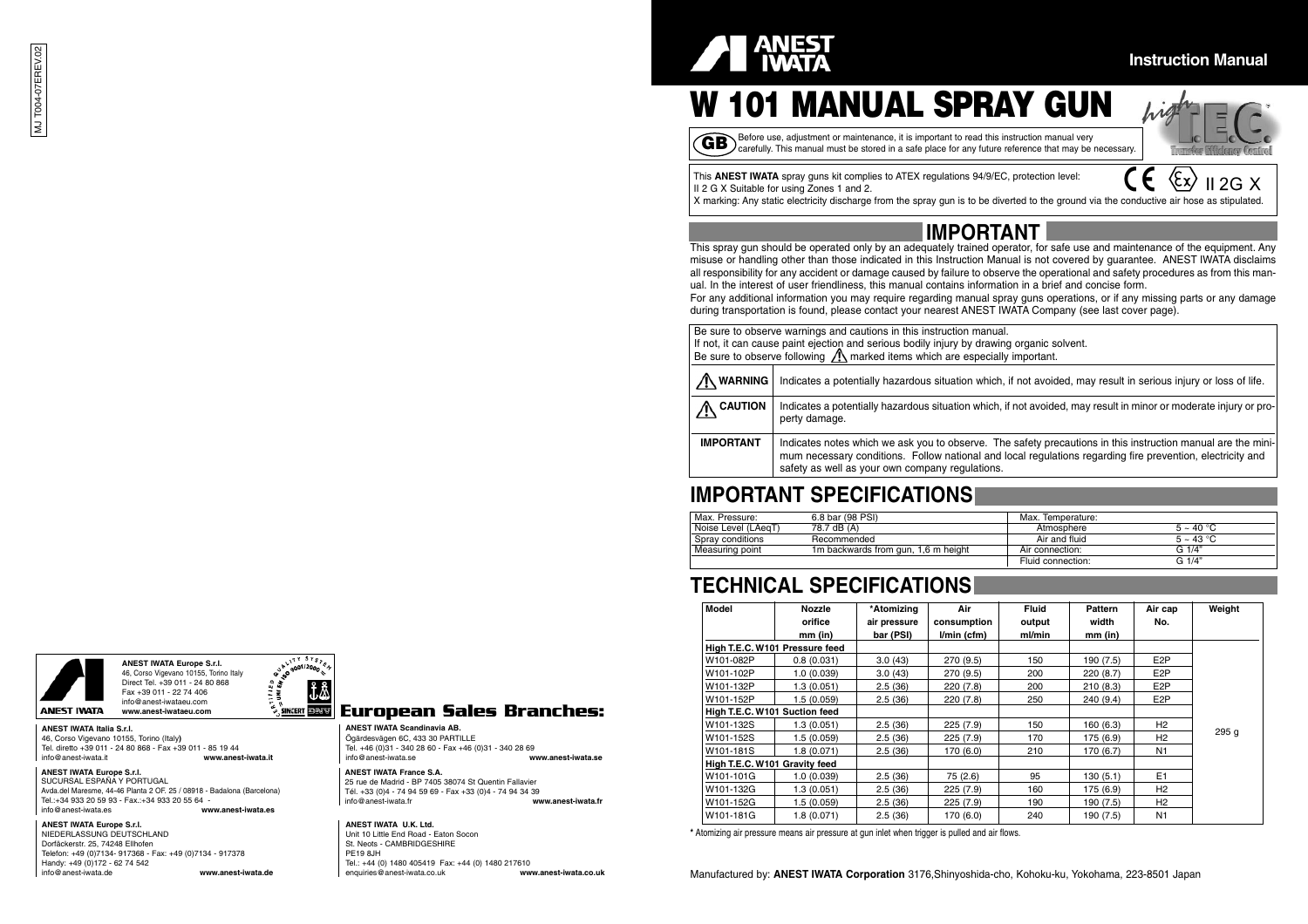# **SAFETY WARNINGS**



#### **1. Spark and open flames are strictly prohibited.**

Paints can be highly flammable and can cause fire. Avoid any ignition sources such as smoking, open flames, electrical goods, etc. **2. Never use the following HALGOGENATED HYDROCARBON SOLVENTS** 



**COMMENTS**

which can cause cracks or dissolution on gun body (aluminum) by chemical reaction. - Unsuitable solvents: methyl chloride, dichloromethane, 1.2-dichloroethane,carbon tetrachloride, trichloroethylene,

1.1.1- trichloroethane

- Be sure that all fluids and solvents are compatible with gun parts. We are ready to supply a material list used in the product.
- 

#### **3. Securely ground spray gun by using air hose with built-in ground wire.**

Ground wire : Less than 1MΩ. ΩCheck the earth stability periodically. If not, insufficient grounding can cause fire and explosion due to static electric sparking.



### **IMPROPER USE OF EQUIPMENT**

#### **1. Never point gun towards people or animals.**

If done, it can cause inflammation of eyes and skin or bodily injury.

#### **2. Never exceed maximum operating pressure and maximum operating Temperature.**



#### **3. Be sure to release air and fluid pressures before cleaning, disassembling or servicing.**

If not, remaining pressure can cause bodily injury due to improper operation or scattering of cleaning liquid. In order to release pressure, first stop supply of compressed air, fluid and thinner to spray gun. Then remove fluid adj. knob and pull fluid needle set towards you.

#### **4. Tip of fluid needle set has a sharp point.**

Do not touch the tip of fluid needle during maintenance for the protection of the human body.



### **PROTECTION OF HUMAN BODY**

**1. Use in a well-ventilated site by using spray booth.**

If not, poor ventilation can cause organic solvent poisoning and catch fire.

#### **2. Always wear protective gear (safety glasses, mask, gloves).**

If not, cleaning liquid, etc., can cause inflammation of eyes and skin. If you feel something wrong with eyes or skin, immediately see a doctor.



#### **3. Wear earplugs if necessary.**

Noise level can exceed 85 dB(A), depending on operating conditions and painting site

**4. If operators pull the trigger many times during operation, it may cause carpal tunnel syndrome.** Be sure to take a rest if you feel tired.



**OTHER PRECAUTIONS**

#### **1. Never alter this spray gun.**

If done, it can cause insufficient performance and failure.

**2. Enter working areas of other equipment (robots, reciprocators, etc.) after machines are turned off.** If not, contact with them can cause injury.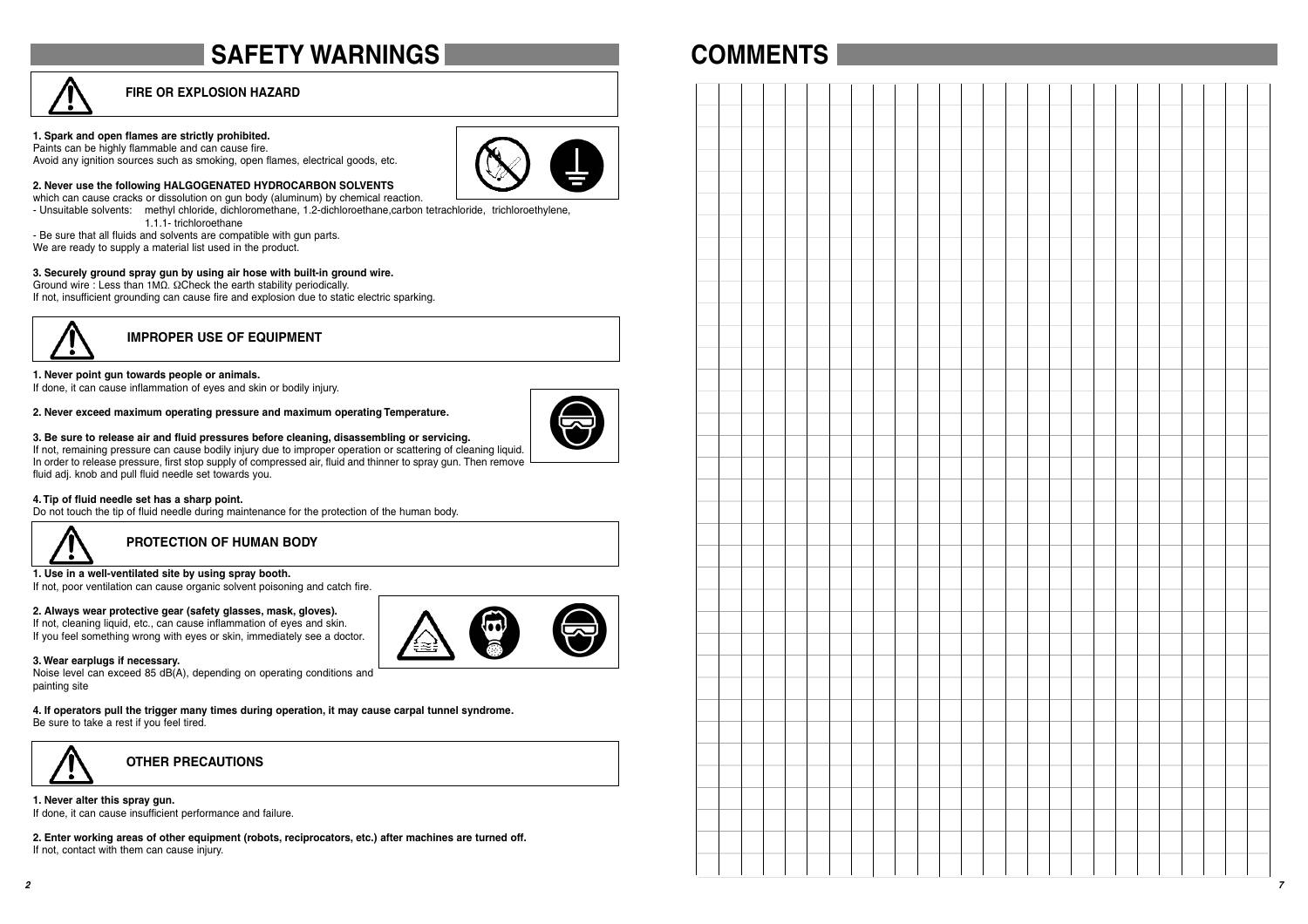### **SPARE PARTS LIST**



#### **PARTS LIST**

| <b>DESCRIPTION</b>             | <b>REF.PART</b>      |
|--------------------------------|----------------------|
| AIR CAP SET                    | 1                    |
| NOZZLE+ NEEDLE SET             | $\overline{2}$       |
| NOZZLE<br>EI UID               | $2 - 1$<br>$\bullet$ |
| FLUID NEEDLE SET               | $2 - 2$              |
| NEEDLE PACKING CARTRIDGE       | 4                    |
| BODY SET                       | 5                    |
| AIR NIPPLE                     | $5 - 1$              |
| <b>FLUID NIPPLE</b>            | $5 - 2$              |
| PATTERN ADJ. SET               | 6                    |
| STOPPER                        | $6 - 1$              |
| WASHER                         | $6 - 2$              |
| <b>BACK RING</b>               | $6 - 3$              |
| AIR VALVE SEAT SET             | 7                    |
| O RING                         | $7 - 1$              |
| VALVE<br>AIR                   | 8                    |
| AIR VALVE SPRING               | 9                    |
| FLUID ADJ. GUIDE               | 10                   |
| <b>NEEDLE SPRING</b><br>FI UID | 11                   |
| FLUID ADJ. KNOB                | 12                   |
| AIR VALVE SHAFT                | 13                   |
| ADJ. SET<br>AIR                | 14                   |
| TRIGGER STUD                   | 15                   |
| TRIGGER                        | 16                   |
| E STOPPER                      | 17                   |
| BRUSH                          | 18                   |
| <b>MANUAL INSTRUCTION</b>      | 19                   |

#### **FLUID NOZZLE-FLUID NEEDLE SET COMBINATION**

| <b>Fluid nozzle</b> | <b>Fluid needle set</b> |        |
|---------------------|-------------------------|--------|
| Orifice             | Mark                    | Mark   |
| mm(in)              |                         |        |
| 0.8(0.031)          | W101/08                 | 10008H |
| 1.0(0.039)          | W101/10                 | 10008H |
| 1.3(0.051)          | W101/13                 | 10013  |
| 1.5(0.059)          | W101/15                 | 10013  |
| 1.8(0.071)          | W101/18                 | 10018  |

# **OTHER PRECAUTIONS**

#### **3. Never spray foods or chemicals through this gun.**

If done, it can cause accident by corrosion of fluid passages or adversely affect health by mixed foreign matter.

**4. If something goes wrong, immediately stop operation and find the cause. Do not use again until you have solved the problem.**

# **HOW TO CONNECT**

#### **CAUTION**



**- Use clean air filtered through air dryer and air filter. If not, dirty air can cause painting failure.**

- **When you use this gun for the first time after purchasing, adjust fluid needle packing set. Slowly tighten fluid packing seat and loosen a bit when fluid needle set does not return smoothly, and adjust so that fluid needle set smoothly moves.**
- **When you use this gun for the first time after purchasing, clean fluid passages spraying thinner and remove rust preventive oil.**

**If not, remaining preventive oil can cause painting failure such as fish eyes.**

**- Firmly fix hose or container to spray gun. If not, disconnection of hose and drop of container can cause bodily injury.**

> 150.200 mm 5.9 7.9 in

1. Connect an air hose to air nipple tightly.

2. Connect a fluid hose or a container to fluid nipple tightly.

3. Flush the gun fluid passage with a compatible solvent.

4. Pour paint into container, test spray and adjust fluid output as well as pattern width

# **HOW TO OPERATE**

Suggested air pressure is 2.0 to 3.5 bar (29 to 50 PSI)

Recommended paint viscosity differs according to paint property and painting conditions. 14 to 25 sec. / Ford cup#4 is recommendable.

Keep fluid output as small as possible to the extent that the job will not be hindered. It will lead to better finishing with fine atomization.

Set the spray distance from the gun to the work piece as near as possible within the range of 150\_200 mm (5.9\_7.9 in).

The gun should be held so that it is perpendicular to the surface of the workpiece at all times. Then, the gun should move in a straight and horizontal line. Arcing the gun causes uneven painting.

#### **Marked parts are wearable parts.**

**NOTE:** When ordering parts, specify gun's model, part name with ref.No. and marked No. of air cap set, fluid nozzle and fluid needle.When replacing fluid nozzle or/and fluid needle for pressure feed application, please order nozzle needle set.